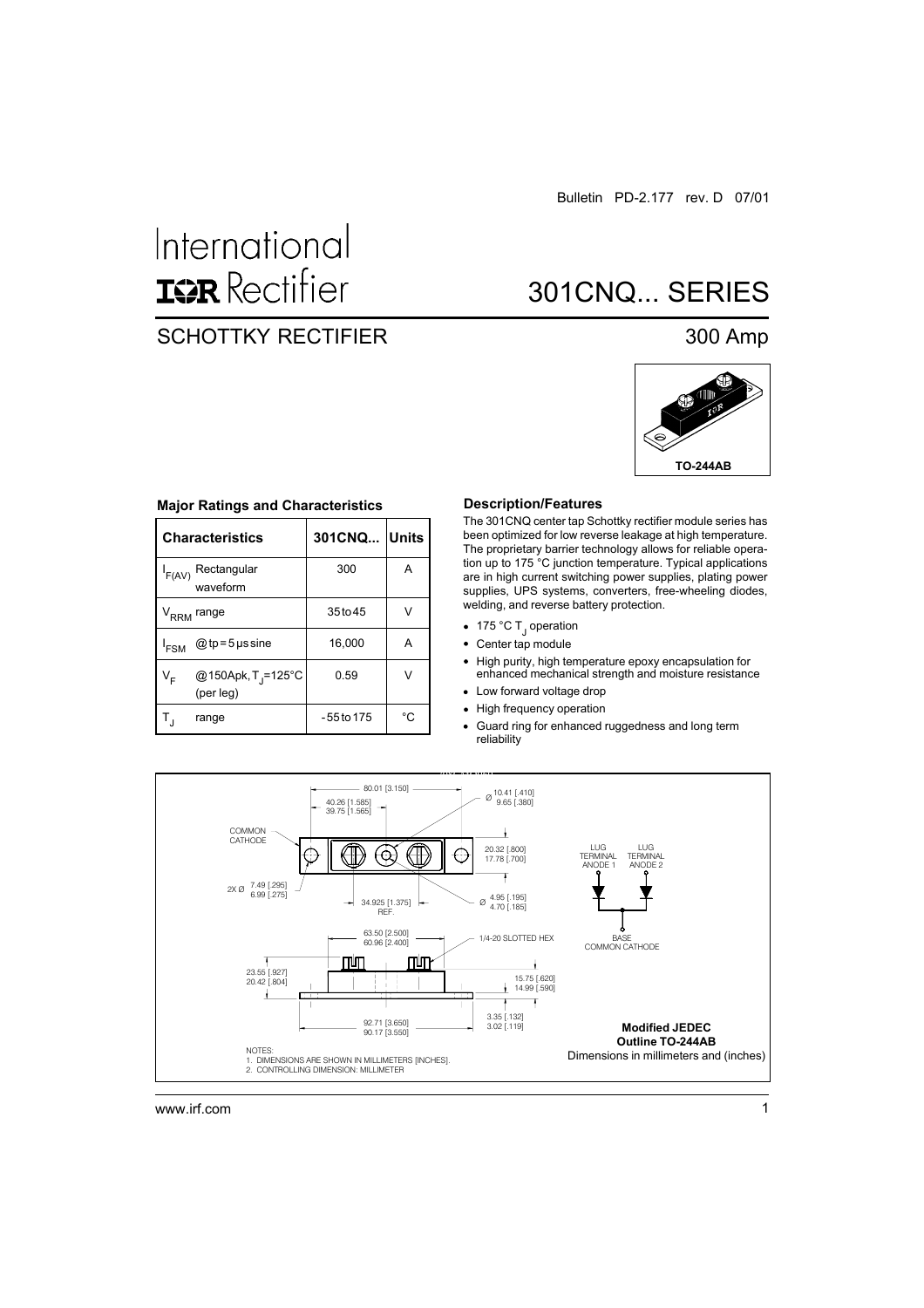#### 301CNQ... Series

#### Bulletin PD-2.177 rev. D 07/01

### International **ISR** Rectifier

Voltage Ratings

| Part number                 |                                                        | 301CNQ035 | 301CNQ040 | 301CNQ045 |
|-----------------------------|--------------------------------------------------------|-----------|-----------|-----------|
| Max. DC Reverse Voltage (V) |                                                        | 35        | 40        | 45        |
|                             | V <sub>RWM</sub> Max. Working Peak Reverse Voltage (V) |           |           |           |

#### Absolute Maximum Ratings

|                 | <b>Parameters</b>                            | 301CNQ Units |    | Conditions                                                                                                    |                                                |  |
|-----------------|----------------------------------------------|--------------|----|---------------------------------------------------------------------------------------------------------------|------------------------------------------------|--|
| 'F(AV)          | Max. Average Forward Current                 | 300          | A  | 50% duty cycle $@T_c = 81 °C$ , rectangular wave form                                                         |                                                |  |
|                 | *See Fig. 5                                  |              |    |                                                                                                               |                                                |  |
| 'FSM            | Max. Peak One Cycle Non-Repetitive           | 16,000       | A  | 5µs Sine or 3µs Rect. pulse                                                                                   | Following any rated<br>Joad condition and with |  |
|                 | Surge Current (Per Leg) * See Fig. 7         | 3200         |    | 10ms Sine or 6ms Rect. pulse rated V <sub>RRM</sub> applied                                                   |                                                |  |
| $E_{AS}$        | Non-Repetitive Avalanche Energy<br>(Per Leg) | 202          | mJ | T <sub>1</sub> = 25 °C, $I_{AS}$ = 40 Amps, L = 0.34 mH                                                       |                                                |  |
| <sup>I</sup> AR | Repetitive Avalanche Current<br>(Per Leg)    | 30           | A  | Current decaying linearly to zero in 1 used<br>Frequency limited by $T_1$ max. $V_A = 1.5 \times V_B$ typical |                                                |  |

#### Electrical Specifications

| <b>Parameters</b> |                                                 | 301CNQ Units |           | Conditions                                                   |                     |  |
|-------------------|-------------------------------------------------|--------------|-----------|--------------------------------------------------------------|---------------------|--|
| $V_{FM}$          | Max. Forward Voltage Drop                       | 0.69         | V         | @ 150A                                                       | $T_i = 25 °C$       |  |
|                   | (Per Leg) * See Fig. 1<br>(1)                   | 0.90         | V         | @ 300A                                                       |                     |  |
|                   |                                                 | 0.59         | V         | @ 150A                                                       |                     |  |
|                   |                                                 | 0.76         | V         | @ 300A                                                       | $T_{1}$ = 100 °C    |  |
| 'RM               | Max. Reverse Leakage Current                    | 10           | mA        | $T_i = 25 °C$                                                | $V_p$ = rated $V_p$ |  |
|                   | (Per Leg) * See Fig. 2<br>(1)                   | 90           | mA        | $T_1 = 125 °C$                                               |                     |  |
| $C_{+}$           | Max. Junction Capacitance (Per Leg)             | 5200         | рF        | $V_R$ = 5 $V_{DC}$ , (test signal range 100Khz to 1Mhz) 25°C |                     |  |
| ∟∝                | Typical Series Inductance (Per Leg)             | 7.0          | nH        | From top of terminal hole to mounting plane                  |                     |  |
| dv/dt             | Max. Voltage Rate of Change<br>(Rated $V_{p}$ ) | 10.000       | $V/\mu s$ |                                                              |                     |  |

### Thermal-Mechanical Specifications

(1) Pulse Width < 300µs, Duty Cycle <2%

|                  | Parameters                                                |      | 301CNQ     | Units      | Conditions                           |
|------------------|-----------------------------------------------------------|------|------------|------------|--------------------------------------|
| T,               | Max. Junction Temperature Range                           |      | -55 to 175 | °C         |                                      |
| $T_{\text{stg}}$ | Max. Storage Temperature Range                            |      | -55 to 175 | °C         |                                      |
| $R_{thJC}$       | Max. Thermal Resistance Junction<br>to Case (Per Leg)     |      | 0.40       | °C/W       | *See Fig. 4<br><b>DC</b> operation   |
| $R_{thJC}$       | Max. Thermal Resistance Junction<br>to Case (Per Package) |      | 0.20       | °C/W       | <b>DC</b> operation                  |
| $R_{thCS}$       | Typical Thermal Resistance, Case<br>to Heatsink           |      | 0.10       | °C/W       | Mounting surface, smooth and greased |
| wt               | Approximate Weight                                        |      | 79(2.80)   | $g$ (oz.)  |                                      |
| T                | Mounting Torque Base                                      | Min. | 24(20)     |            |                                      |
|                  |                                                           | Max. | 35(30)     | Kg-cm      |                                      |
|                  | Mounting Torque Center Hole                               | Typ. | 13.5(12)   | $(lbf-in)$ |                                      |
|                  | <b>Terminal Torque</b>                                    | Min. | 35(30)     |            |                                      |
|                  |                                                           | Max. | 46(40)     |            |                                      |
|                  | Case Style                                                |      | TO-244AB   |            | Modified JEDEC                       |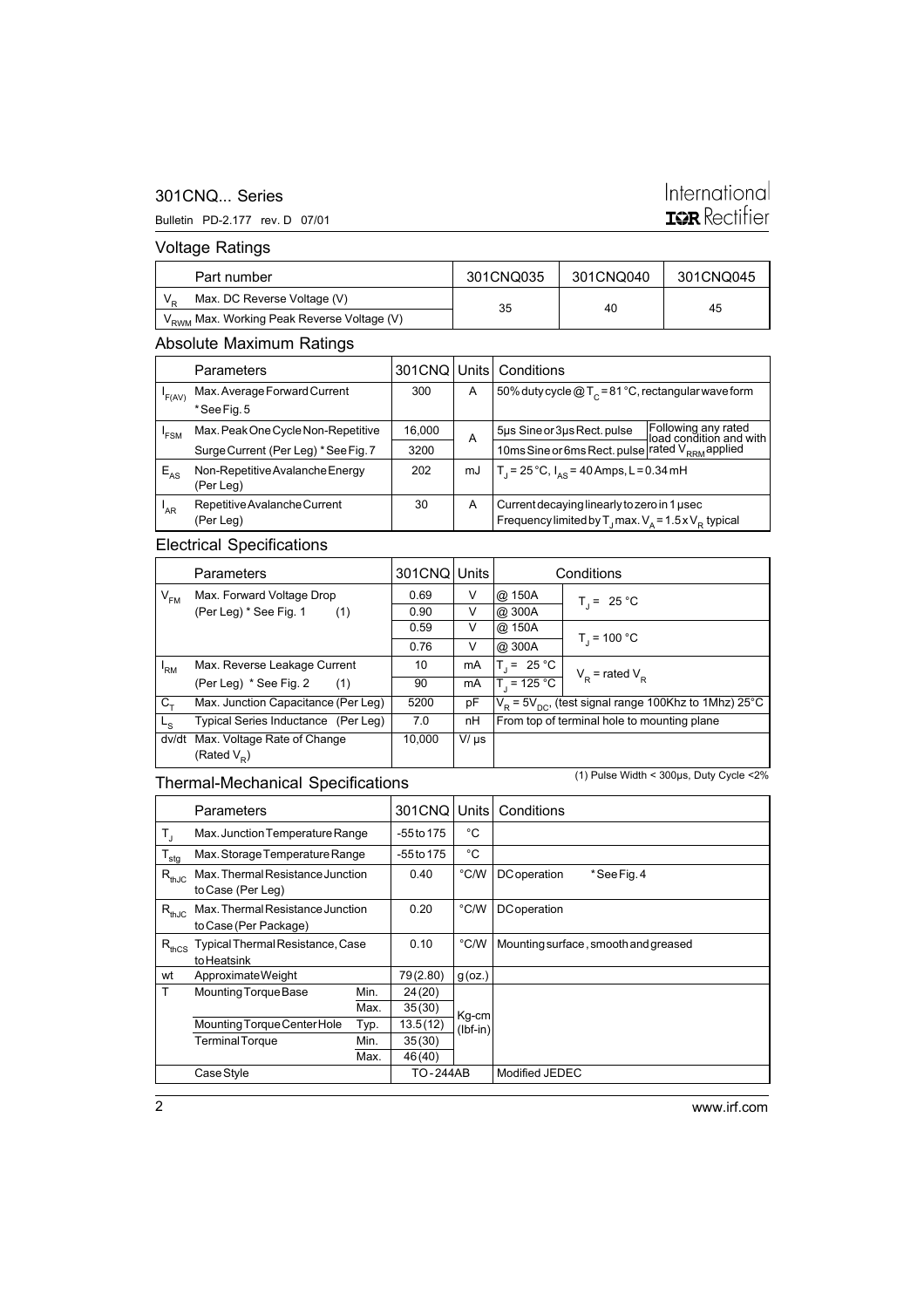### International **ISR** Rectifier

#### 301CNQ... Series

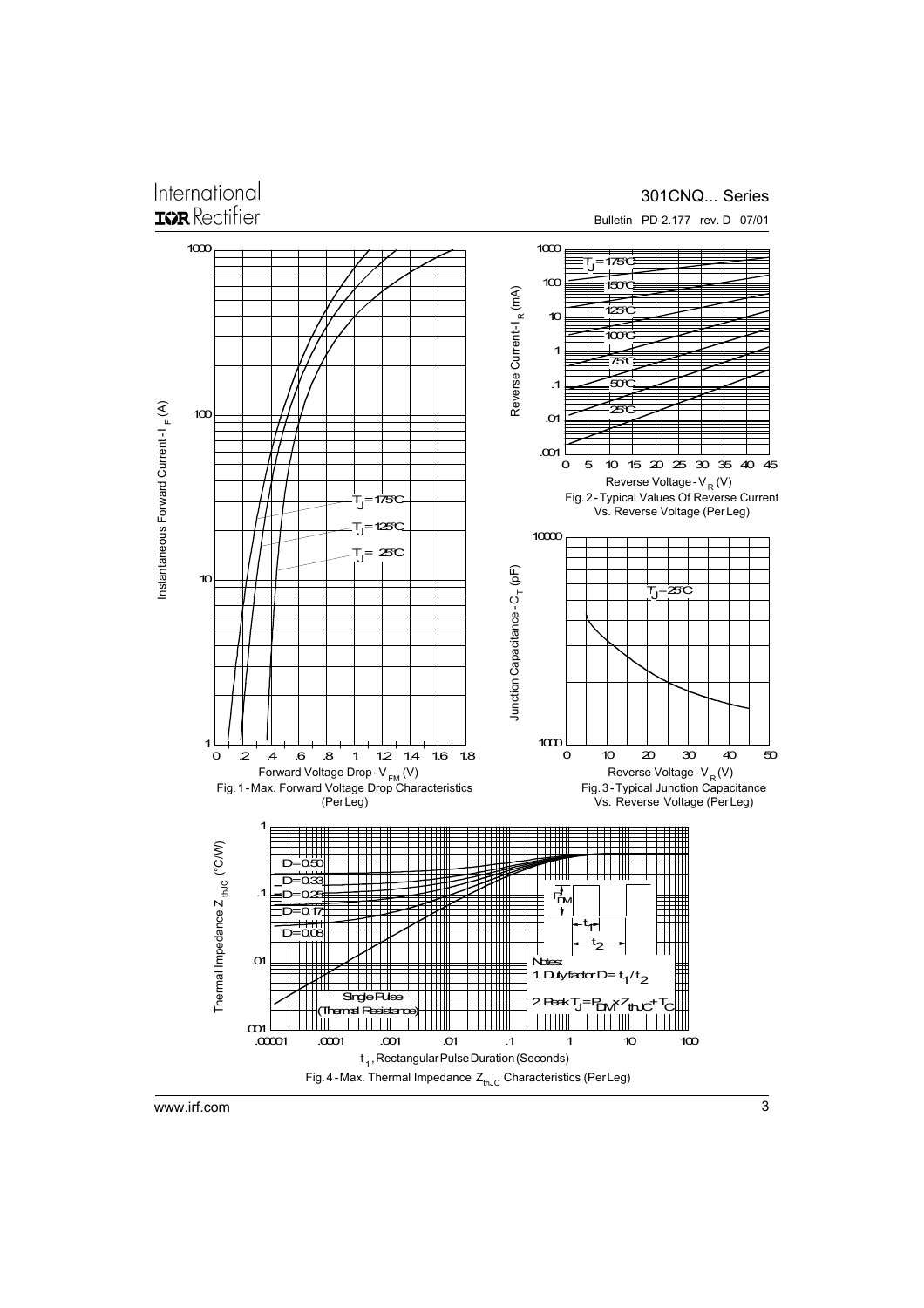